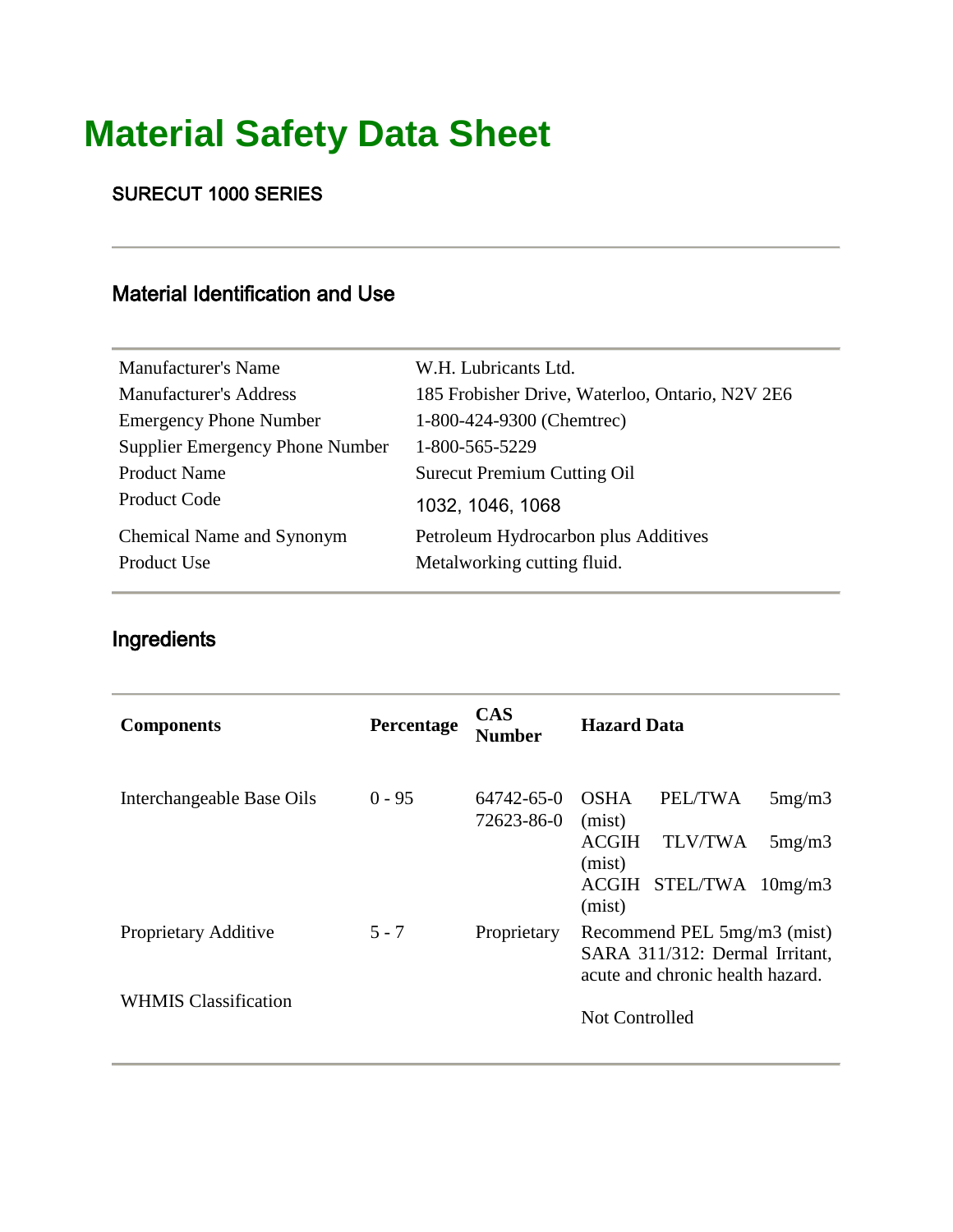# Physical Data

| Liquid                               |
|--------------------------------------|
| Very Light Pale, Minimal Odor        |
| 0.897                                |
| < 0.1                                |
| >1.0                                 |
| Not Determined                       |
| $>315^{\circ}$ C ( $>599^{\circ}$ F) |
| Not Determined                       |
| Not Determined                       |
| NIL                                  |
|                                      |

## Fire and Explosion Hazards

| <b>Conditions of Flammability</b>       | Open flames, sparks.                                                                                                                                                                                                                                                                                                       |
|-----------------------------------------|----------------------------------------------------------------------------------------------------------------------------------------------------------------------------------------------------------------------------------------------------------------------------------------------------------------------------|
| <b>Extinguishing Media</b>              | Mechanical Foam, Alcohol Foam, Dry Chemical<br>Powder, Carbon Dioxide.                                                                                                                                                                                                                                                     |
| Flashpoint and Method of Determination  | 381°F (194°C), COC Minimum                                                                                                                                                                                                                                                                                                 |
| Flammable Limits in Air % B. V. Upper   | Not Determined                                                                                                                                                                                                                                                                                                             |
| Flammable Limits in Air % B. V. Lower   | Not Determined                                                                                                                                                                                                                                                                                                             |
| NFPA - Hazard Class                     | Health:1 Fire:1 Reactivity:0                                                                                                                                                                                                                                                                                               |
| <b>Hazardous Combustion Products</b>    | Oxides of Carbon, Sulfur, Phosphates, Nitrogen and<br>minor amounts of Hydrogen Sulfide.                                                                                                                                                                                                                                   |
| Unusual Fire an Explosion Hazard        | Container exposed to intense heat from fires should<br>be cooled with water to prevent vapor pressure<br>build up which could result in container rupture.<br>Container areas exposed to direct flame contact<br>should be cooled with large quantities of water as<br>needed to prevent weakening of container structure. |
| <b>Special Fire Fighting Procedures</b> | Wear self contained breathing apparatus when fire<br>fighting in a confined space. Cool fire exposed<br>containers with water spray.                                                                                                                                                                                       |

# Reactivity Data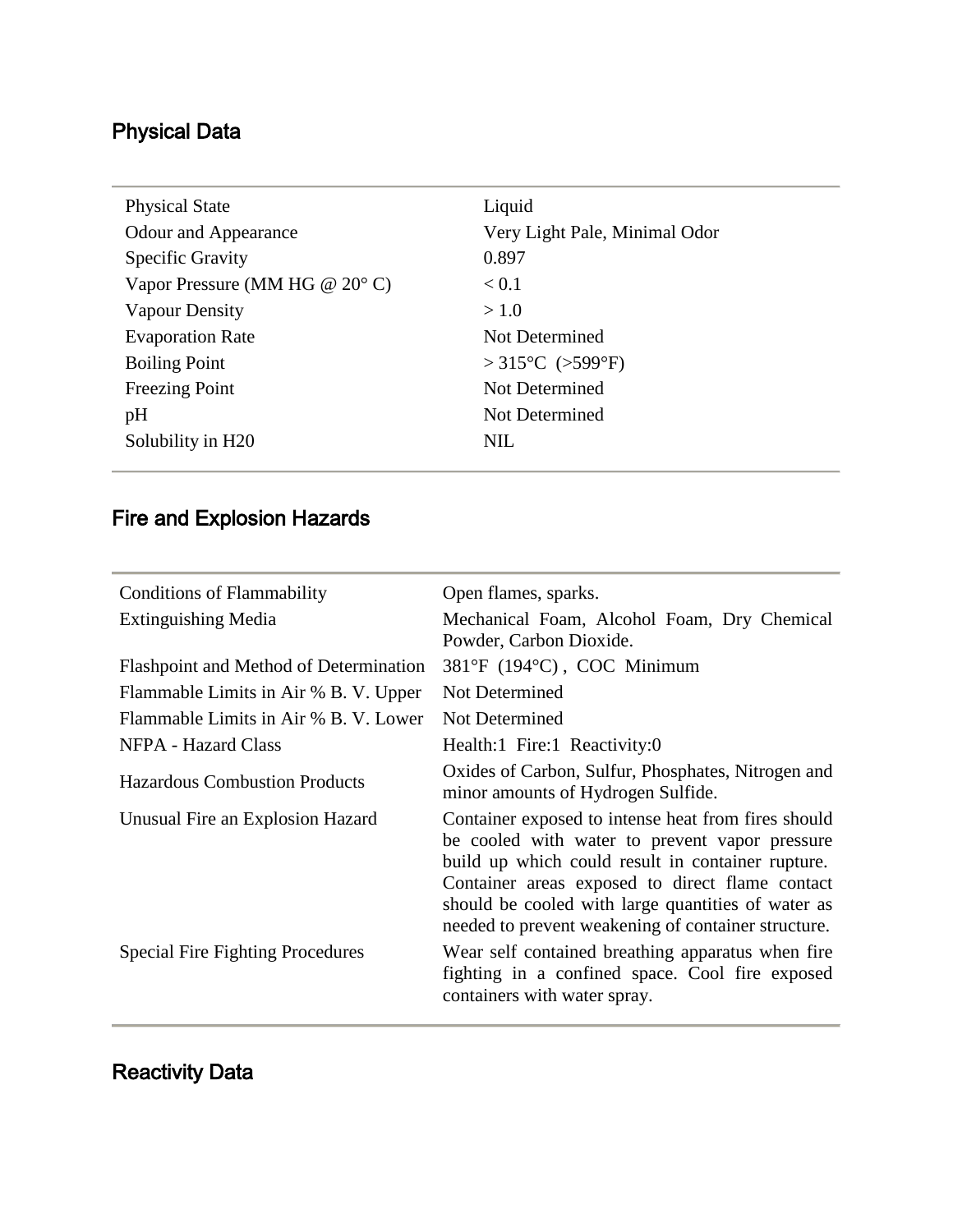| <b>Chemical Stability</b> | Stable                                                                                   |
|---------------------------|------------------------------------------------------------------------------------------|
| Incompatible Materials    | Strong oxidizing agents: Peroxides, Chlorine, Strong<br>Acids, etc.                      |
| Hazardous Decomposition   | Oxides of Carbon, Sulfur, Phosphates, Nitrogen and<br>minor amounts of Hydrogen Sulfide. |
| Hazardous Polymerization  | Material is not known to polymerize.                                                     |

#### Health Hazard Information

| <b>Routes of Entry</b> |                                                                                               |
|------------------------|-----------------------------------------------------------------------------------------------|
| <b>Skin Contact</b>    | Prolonged or repeated contact with skin may cause mild<br>irritation and possibly dermatitis. |
| Eye                    | Mildly irritating to eyes.                                                                    |
| Inhalation             | If heated, sprayed or misted, may cause chemical pneumontis.                                  |
| Ingestion              | Low toxicity on ingestion. Has laxative effect.                                               |
| Carcinogenicity        | Not listed as a carcinogenic.                                                                 |

## Emergency and First Aid Procedures

| Eyes       | In case of contact, flush eyes with large amounts of water for at least 15<br>minutes. Get medical attention.       |
|------------|---------------------------------------------------------------------------------------------------------------------|
| Skin       | Wash skin thoroughly with soap and water or waterless hand cleaner. If<br>irritation occurs, get medical attention. |
| Inhalation | If breathing is difficult, remove victim to fresh air, give artificial<br>respiration if not breathing.             |
| Ingestion  | Do not ingest. If ingested, do not induce vomiting. Get medical attention.                                          |

## Preventative Measures

| <b>Ventilation Requirements</b> | Use explosion proof ventilation as required to control vapor<br>concentration                   |
|---------------------------------|-------------------------------------------------------------------------------------------------|
| <b>Respiratory Protection</b>   | Not required under normal OSHA PEL. Use NIOSH<br>approved respirators to prevent over-exposure. |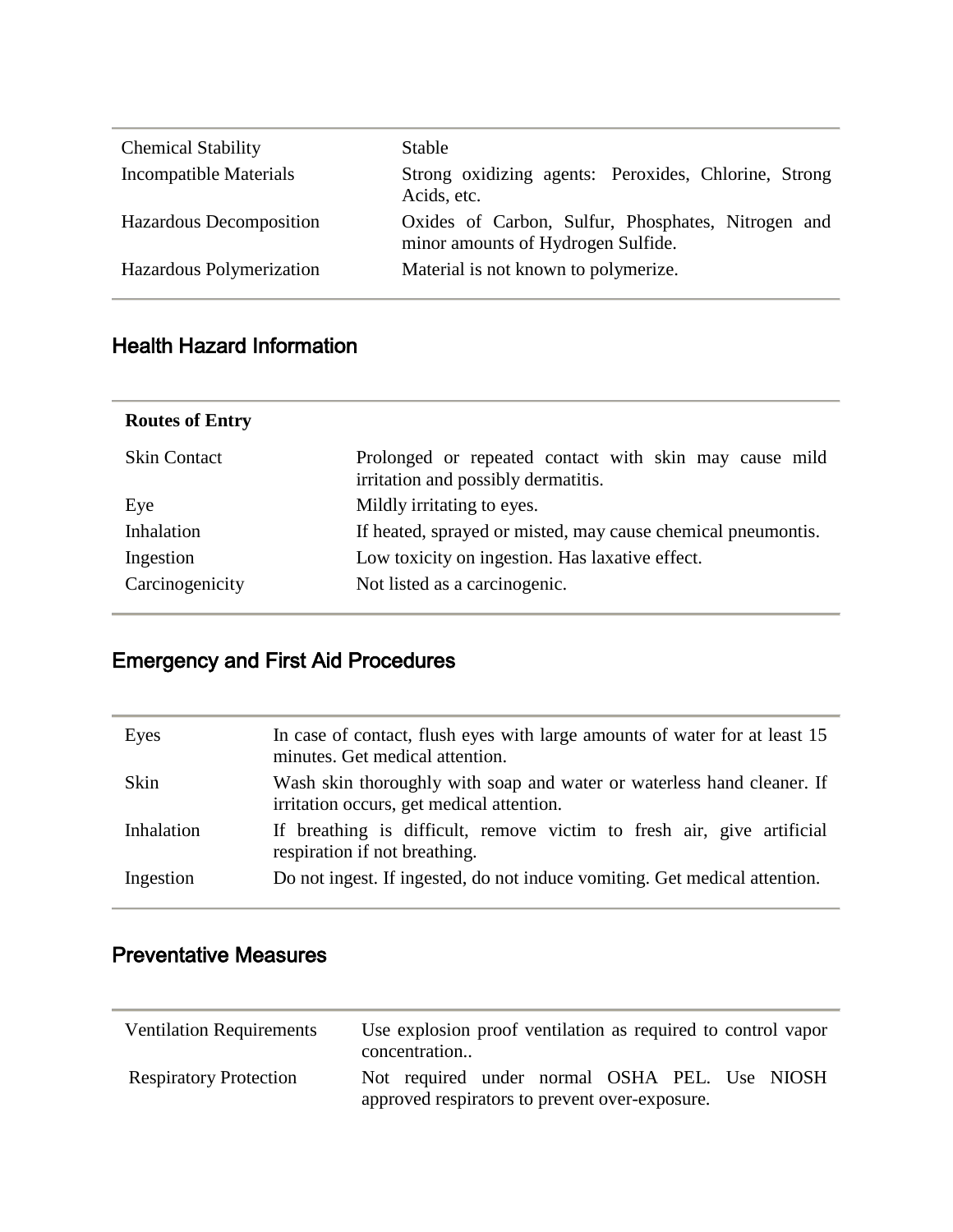| Eye Protection           | Safety glasses with side shields or goggles.                                                                                                                                                                                |
|--------------------------|-----------------------------------------------------------------------------------------------------------------------------------------------------------------------------------------------------------------------------|
| <b>Protective Gloves</b> | Nitrile gloves provide best protection to hands and arms.                                                                                                                                                                   |
| Personal Hygiene         | Wear effective plant clothing. Contaminated clothing should<br>be removed and washed in soap and water. Cleanse skin<br>thoroughly before meals with soap and water. Shower and<br>eyewash facilities should be accessible. |
| <b>Note</b>              | N/A                                                                                                                                                                                                                         |

### Environmental Procedures

| Spills or Releases | If material is spilled or released to the atmosphere, steps should be<br>taken to prevent discharges to streams or sewer systems. Spills or<br>releases should be reported, if required to the appropriate local, state<br>and federal regulatory agencies. |
|--------------------|-------------------------------------------------------------------------------------------------------------------------------------------------------------------------------------------------------------------------------------------------------------|
| Disposal           | Clean up action should be carefully planned and executed. Shipment,<br>storage and/or disposal of waste materials are regulated and action to<br>handle or dispose of spilled or released materials must meet all state,<br>local, and federal rules.       |
| Storage            | Protect against physical damage. Separate from oxidizing materials.<br>Store in cool well ventilated area of non-combustible construction<br>away from possible sources of ignition.                                                                        |

# Regulatory Information

| Dept. of Transportation      | DOT                                                                                                                                                                                        | Shipping | Name:  | <b>NONE</b> |
|------------------------------|--------------------------------------------------------------------------------------------------------------------------------------------------------------------------------------------|----------|--------|-------------|
|                              | Hazard                                                                                                                                                                                     |          | Class: | <b>NONE</b> |
|                              | <b>ID Number: NONE</b>                                                                                                                                                                     |          |        |             |
| <b>TSCA</b>                  | All Components are Listed on EPA/TSCA Inventory.                                                                                                                                           |          |        |             |
| <b>CERCLA</b>                | This product is classified as an oil under section 311. Spills<br>into or leading to surface water that cause sheen must be<br>reported to the National Response Center at 1-800-424-8802. |          |        |             |
| <b>RCRA</b>                  | If this product becomes a waste it would not be a hazardous<br>waste by RCRA - 40 CFR 261. Place in an appropriate<br>disposal facility in compliance with local authorities.              |          |        |             |
| SARA Title III - Section 302 | Not Applicable                                                                                                                                                                             |          |        |             |
| Section 311/312              | Not Applicable                                                                                                                                                                             |          |        |             |
| Section 313                  | Not Applicable                                                                                                                                                                             |          |        |             |